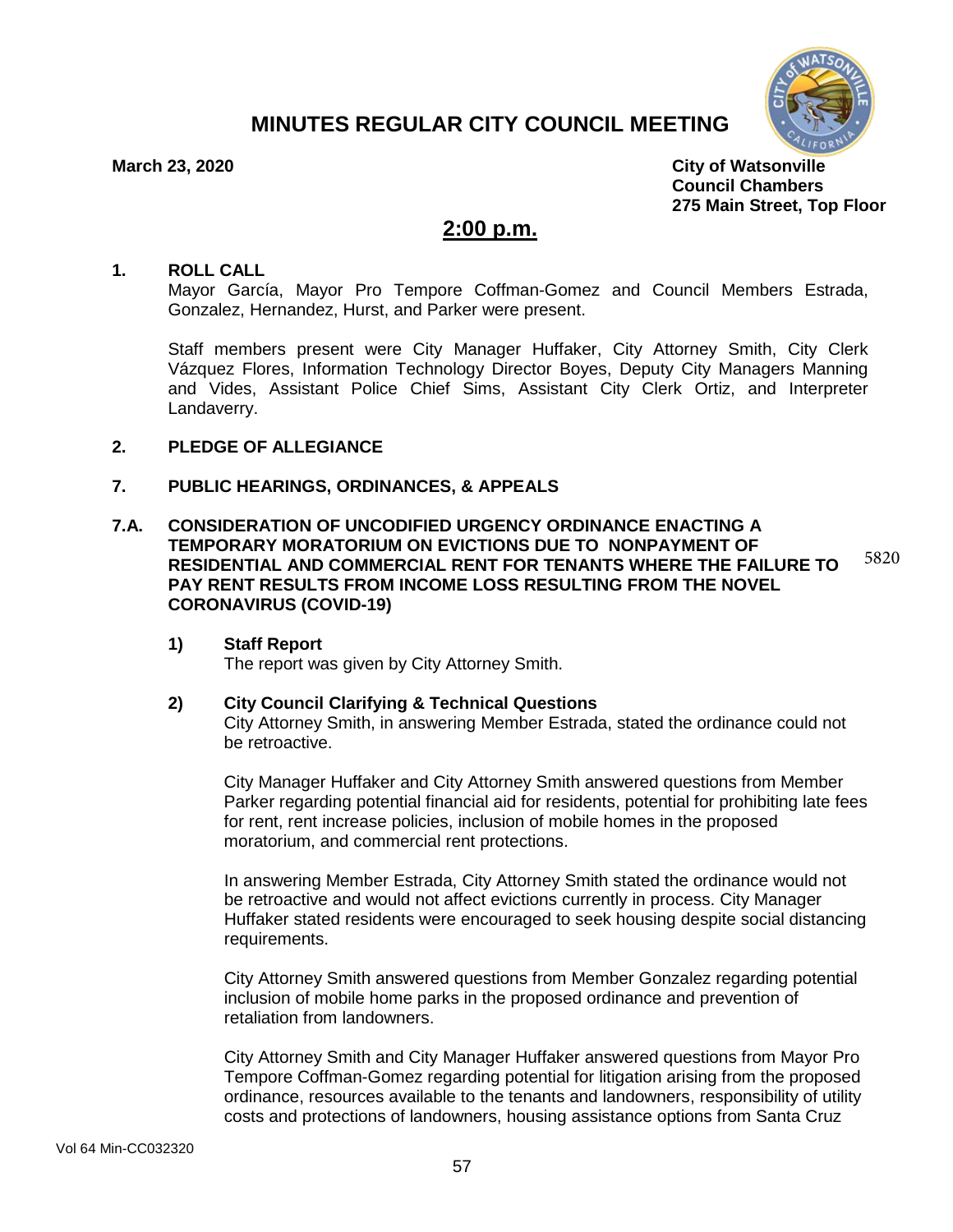County Housing Authority, potential for landlords to apply for funding stemming from unpaid rent, aid from FEMA and National Guard, potential for appointment of an adhoc committee to work through COVID-19 real estate challenges, effect the proposed ordinance would have on commercial tenants, duration of the proposed moratorium, outreach plan if moratorium was approved, collaboration with Pájaro Valley Shelter, potential for a Federal stimulus package, and options for landlords to collect deferred rent payment.

In answering Member Hernandez, City Attorney Smith explained challenges of approving the moratorium and its applicability to those currently facing evictions.

#### **3) Public Hearing**

5820

Georgia Acosta asked the City to appoint an ad-hoc committee that worked on housing issues during COVID-19 and that Council prioritize residential housing when approving any moratorium.

Steve Trujillo asked that the proposed ordinance be modified to prevent rent increases for the remainder of the year (submitted article to Council).

Dori Rose Inda, director at Salud Para la Gente, asked the public to follow shelter in place orders and asked Council to approve the proposed moratorium.

Kathy Oliver spoke about the challenges that landlords would face as part of the proposed moratorium. She asked for more protections of landlords.

Nick Bulaich asked Council to postpone decision on the moratorium until stakeholders provided more input. He asked Council to begin the discussion anew due to the many technical difficulties resulting in poor execution of the last Council meeting.

Clark Codiga, via phone call, stated no outreach was done regarding the proposed ordinance and asked Council to postpone action until more input from stakeholders was received. He spoke about negative effects the ordinance would have on landlords. He asked Council to exclude commercial tenants in the ordinance and limit the term to 30 days.

Joe Hutchins, via email, asked Council to deny the moratorium due to the negative effects it would have on landlords.

Bill Hansen, via email, wrote about challenges the proposed ordinance would have on landlords and negative effects it would have on the economy.

Chris Codiga, via phone call, stated no outreach was done regarding the proposed ordinance and asked Council to postpone action until more input from stakeholders was received. He spoke about negative effects the ordinance would have on landlords. He asked Council to exclude commercial tenants in the ordinance.

Michael Cox, via email, asked Council to deny staff recommendation and instead prohibit evictions for sixty (60) days, except for those caused by criminal actions. He asked Council to exclude commercial properties in the ordinance, ensure terms and conditions for residential rent relief are clearly specified, equitable, and just, and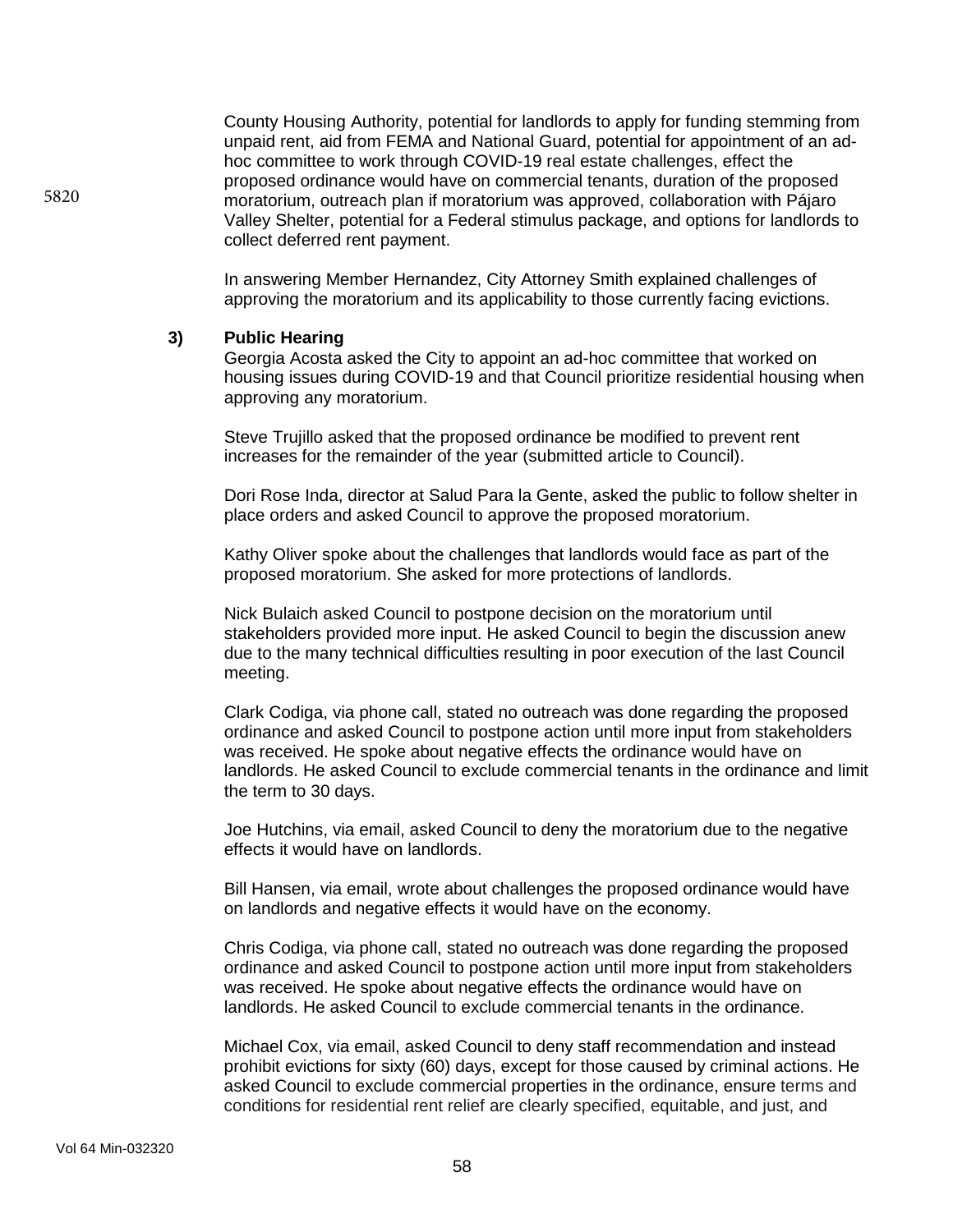avoid language that implies tenants can cause damage and chaos without fear of eviction.

5820

John Sigismondi, via email, asked Council to exclude commercial tenants from the proposed moratorium.

Raid Farhat, via email, listed the reasons the proposed ordinance negatively affected landlords and the community.

Carol Kuzdenyi, via email, wrote in support of the proposed ordinance.

Haj Tut, asked Council to postpone decision on the moratorium until more research was done on effects the ordinance would have on the economy.

Rose Marie McNair, via email read by Deputy City Manager Vides, asked Council to postpone decision on the moratorium until more studies on the effects it would have on the community were conducted.

Brian Berman, via email, asked Council to exclude essential commercial renters from the ordinance.

Victor Gomez, via email, on behalf of Santa Cruz County Association of Realtors, asked Council to retain language pertaining to verifiable documentation, end the term of the ordinance on May 31, 2020, require tenants who accepted protection under this ordinance should have up to the equal amount of time that was offered for payment of rent deferral, consider forming a local assistance program for renters to help them cover their rents, and that the City to guarantee deferred payments in case the renter was unable to fulfill their deferred rents carried by landlords.

Mayra Bernabe, via email, on behalf of Communities Organized for Relational Power in Action (COPA), wrote in support of the proposed ordinance.

Bill Hansen, via phone call, spoke in opposition to the proposed ordinance amendment that would allow tenants to request rent deferral without written documentation.

**4) MOTION**: It was moved by Member Gonzalez, seconded by Member Hurst to approve the proposed ordinance as amended by City Attorney Smith with the following changes; amend the proposed ordinance to add language that protected tenants at all dwellings at which rent was being charged, included language that prohibits retaliation or other debt collection by landlords, and required tenants to negotiate a repayment schedule with landlords.

## **5) City Council Deliberation on Motion**

City Attorney Smith, City Manager Huffaker, and City Clerk Vazquez Flores, in answering Mayor Pro Tempore Coffman-Gomez, clarified staff recommendation and proposed changes being requested by Member Gonzalez.

Mayor GarcíaGarcía and City Attorney Smith answered questions from Member Parker regarding effects the proposed amendments would have on residents. Member Parker stated commercial renters should be excluded from the ordinance.